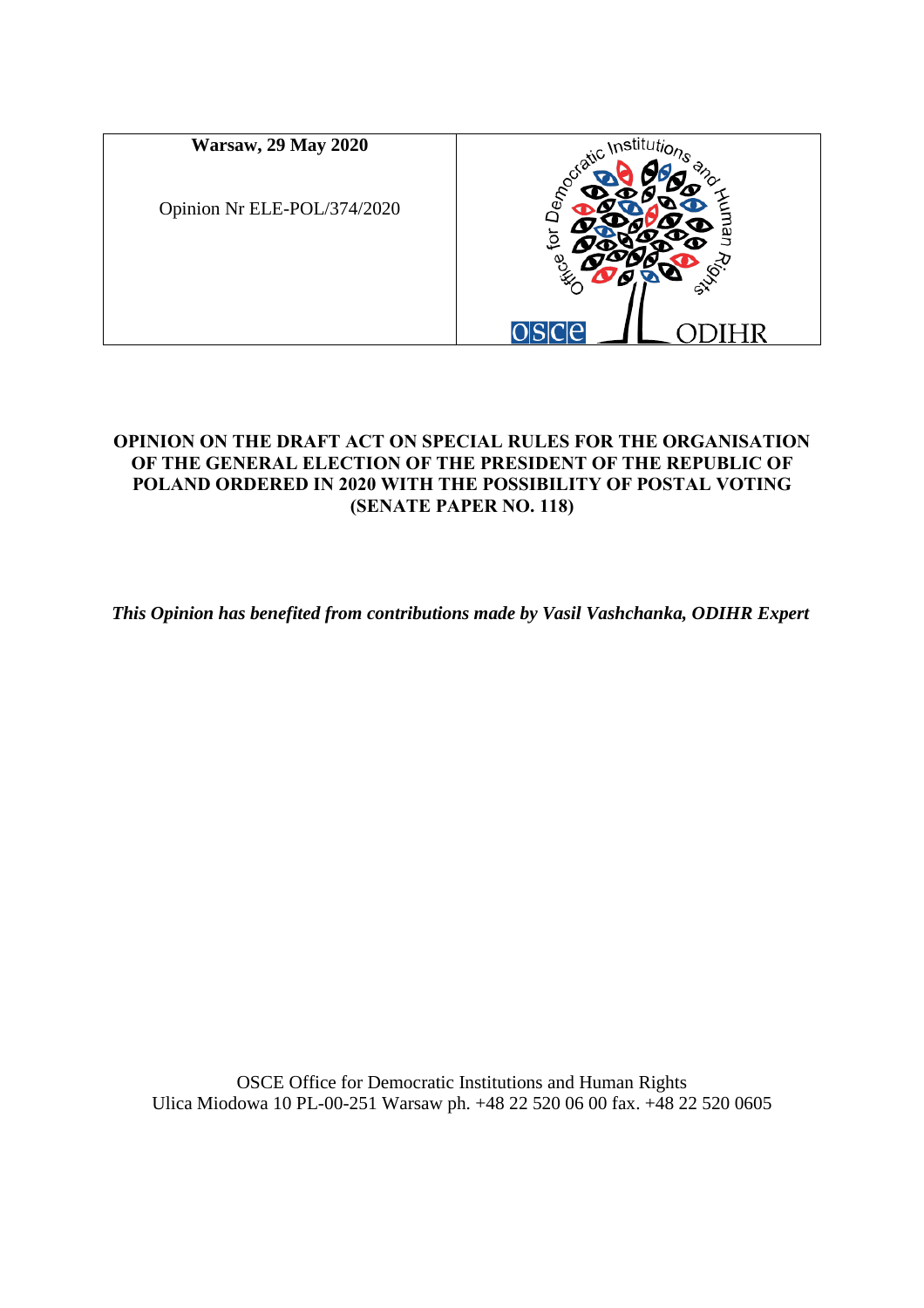# **TABLE OF CONTENTS**

| L.   |  |
|------|--|
| П.   |  |
| III. |  |
|      |  |
|      |  |
|      |  |
|      |  |
|      |  |
|      |  |
|      |  |
|      |  |
|      |  |
|      |  |
|      |  |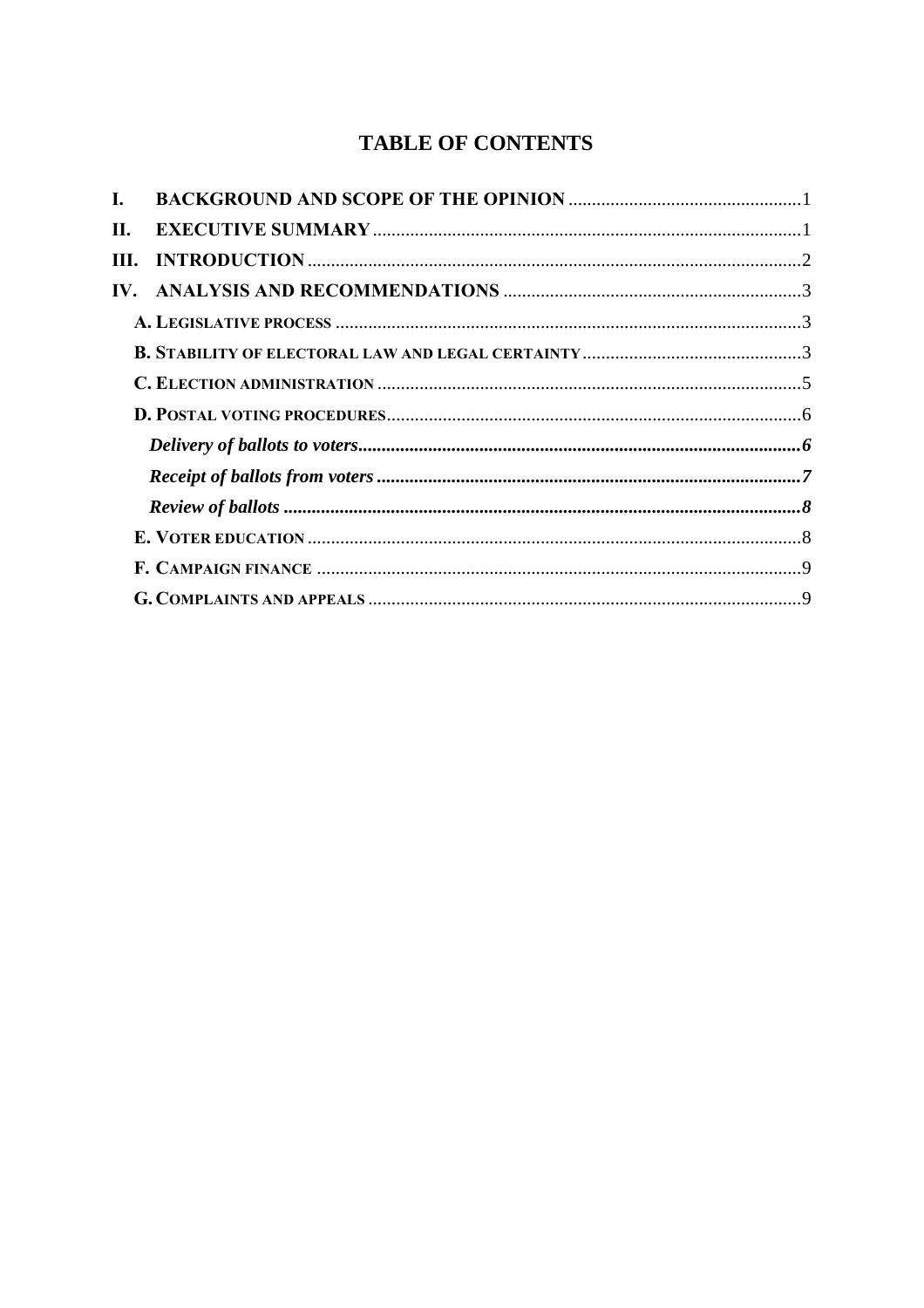# <span id="page-2-0"></span>**I. BACKGROUND AND SCOPE OF THE OPINION**

1. On 14 May 2020, the OSCE Office for Democratic Institutions and Human Rights (hereinafter "ODIHR") received a request from Dr. Adam Bodnar, Commissioner for Human Rights of Poland, to provide a legal opinion (hereinafter "opinion") on the Draft Act on special rules for the organisation of the general election of the President of the Republic of Poland ordered in 2020 with the possibility of postal voting (hereinafter "Draft Act") of 12 May 2020. By letter of 15 May 2020, ODIHR confirmed the readiness to provide a legal opinion on the Draft Act.

2. This opinion reviews the Draft Act for compliance with OSCE commitments, other international standards and good practice for democratic elections. It also takes into account the findings of previous election observation activities in Poland.<sup>1</sup>

3. The scope of this opinion covers only the Draft Act submitted for review. To the extent necessary, references are made to the Constitution, the Election Code, and other legislative acts of Poland. Thus limited, the opinion does not constitute a comprehensive review of the entire electoral legal framework of Poland.

4. This Opinion is based on an unofficial English translation of the Draft Act commissioned by ODIHR, which is attached to this document as an Annex. Errors from translation may result. This Opinion does not prevent ODIHR from formulating additional written or oral recommendations or comments on electoral legislation of Poland in the future.

# <span id="page-2-1"></span>**II. EXECUTIVE SUMMARY**

5. The Draft Act was introduced to the *Sejm* (the lower house of parliament) on 12 May following a political agreement reached between factions within the ruling coalition not to proceed with the conduct of the presidential election scheduled for 10 May 2020.

6. The Draft Act provides that voters in a newly scheduled presidential election would have the option of voting either in person, at polling stations, or by post. Postal voting would also be organised abroad, except in countries where there are no possibilities to organise such voting. Electoral committees created to contest the 10 May 2020 election and their registered candidates would be entitled to contest the newly scheduled election. New electoral committees may be created, which may nominate new candidates. The Draft Act also introduces changes to the composition of the election administration, regulates certain aspects of campaign financing, and changes deadlines for electoral dispute resolution.

7. The Draft Act addresses some of the concerns expressed by ODIHR in relation to prior legislation on postal voting in the 2020 presidential election in Poland.<sup>2</sup> In particular, the Draft Act retains the authority of the NEC to manage the electoral process, allows for in-person voting in a polling station and potentially allows more time for adequate preparations by the election

 $\frac{1}{1}$ See all previous [ODIHR election reports on Poland.](https://www.osce.org/odihr/elections/poland) See also the ODIHR [statement](https://www.osce.org/odihr/elections/449695) from 7 April 2020 on the importance of genuine campaign and public debate for democratic elections.

<sup>2</sup> See ODIHR Opinion on The Draft Act on Special Rules for Conducting the General Election of the President of the Republic of Poland Ordered in 2020 (April 27, 2020).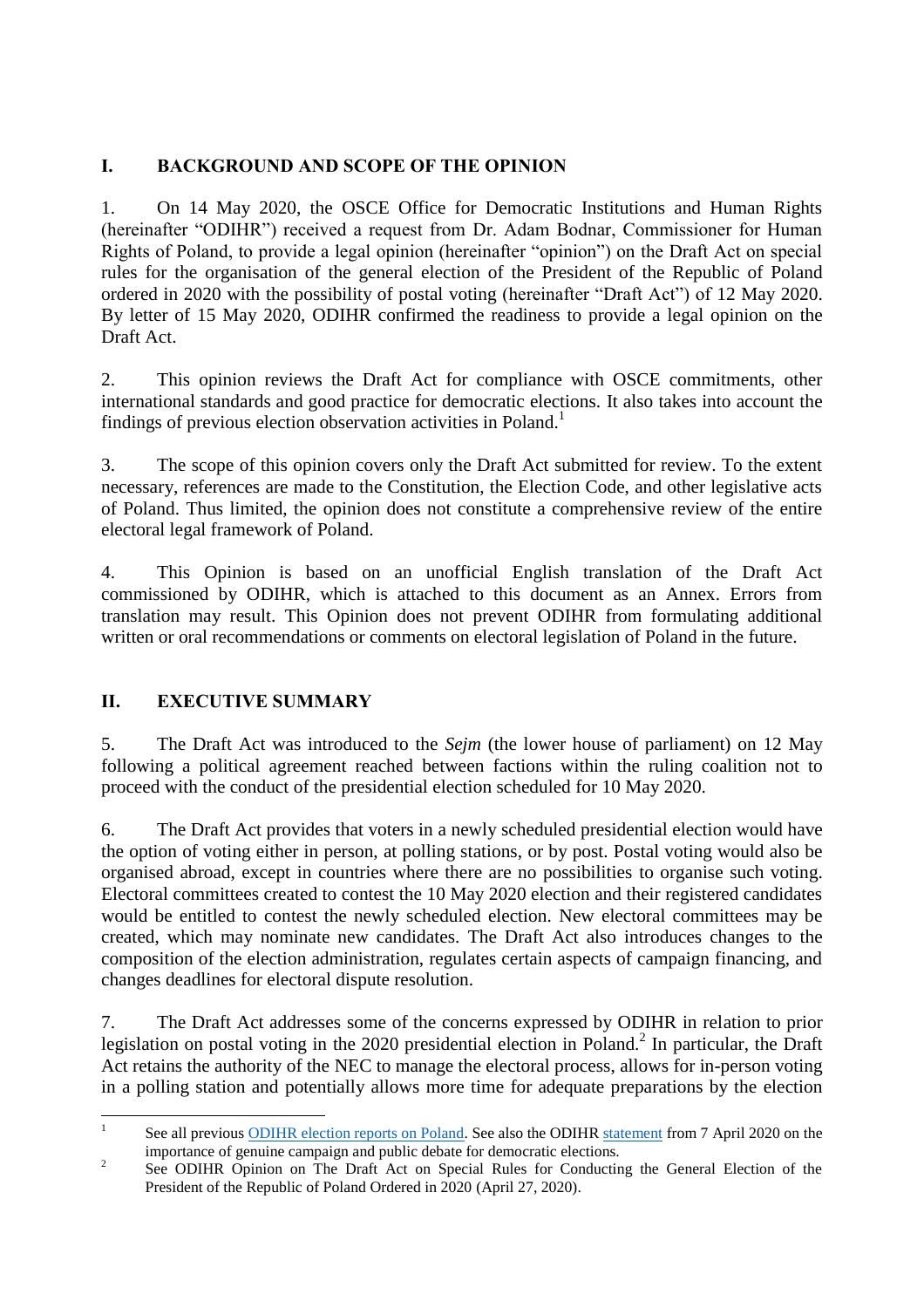administration and for providing the requisite information to voters. At the same time, some concerns and recommendations previously expressed remain, and certain aspects of the Draft Act should be improved in order to ensure the effective exercise of electoral rights in line with international standards for democratic elections. Consequently, ODIHR makes the following key recommendations:

- ensure that amendments to electoral legal framework are adopted through a public and inclusive process that also respects the principles of legality and the rule of law, allows for a meaningful discussion and facilitates consensus of the key stakeholders.

ensure that any decision to cancel in-person voting is taken by the NEC, sufficiently in advance of election day to enable proper implementation of postal voting and avoid potential disenfranchisement of voters;

establish an early deadline for issuing public health guidelines applicable to the electoral process to enable appropriate regulation and implementation;

reconsider provisions allowing the Marshal (speaker) of the *Sejm* to set and change electoral deadlines. To the extent that flexibility in electoral deadlines could be permitted in light of the epidemic situation, the law should explicitly state which deadlines can be changed and the final decision on such changes should be made by the NEC;

- consider retaining the judicial composition of DECs that is provided for by the Election Code and reconsider respective provisions of the Draft Act, particularly since it remains unclear how they are related to the exigencies posed by the current situation;

reconsider the proposed reduction of the minimum number of Precinct Election Commission (PEC) members and apply the provisions of the Election Code on PEC composition for the newly scheduled election;

ensure that electoral committees registered to contest the newly scheduled presidential election are subject to the regular campaign spending limits envisaged by the Election Code;

ensure that that the new timeline for the 2020 presidential election allows for a comprehensive voter information campaign, including information about the new voting arrangements and the protective measures introduced in polling stations;

- ensure that the deadlines for electoral dispute resolution are not shortened unreasonably.

These and additional recommendations, as highlighted in bold, are included throughout the text of this opinion.

#### <span id="page-3-0"></span>**III. INTRODUCTION**

8. The Draft Act was introduced to the *Sejm* on 12 May following a political agreement reached between factions within the ruling coalition not to proceed with the conduct of the presidential election scheduled for 10 May 2020. A law providing for the conduct of 10 May 2020 election exclusively by means of postal voting entered into force on 9 May 2020, however, the National Election Commission (NEC) adopted a decision on the scheduled election day stating that it had not been possible for voting to take place.

9. The Draft Act provides that voters in the newly scheduled election would have the option of voting in person at polling stations or by post. Postal voting would also be organised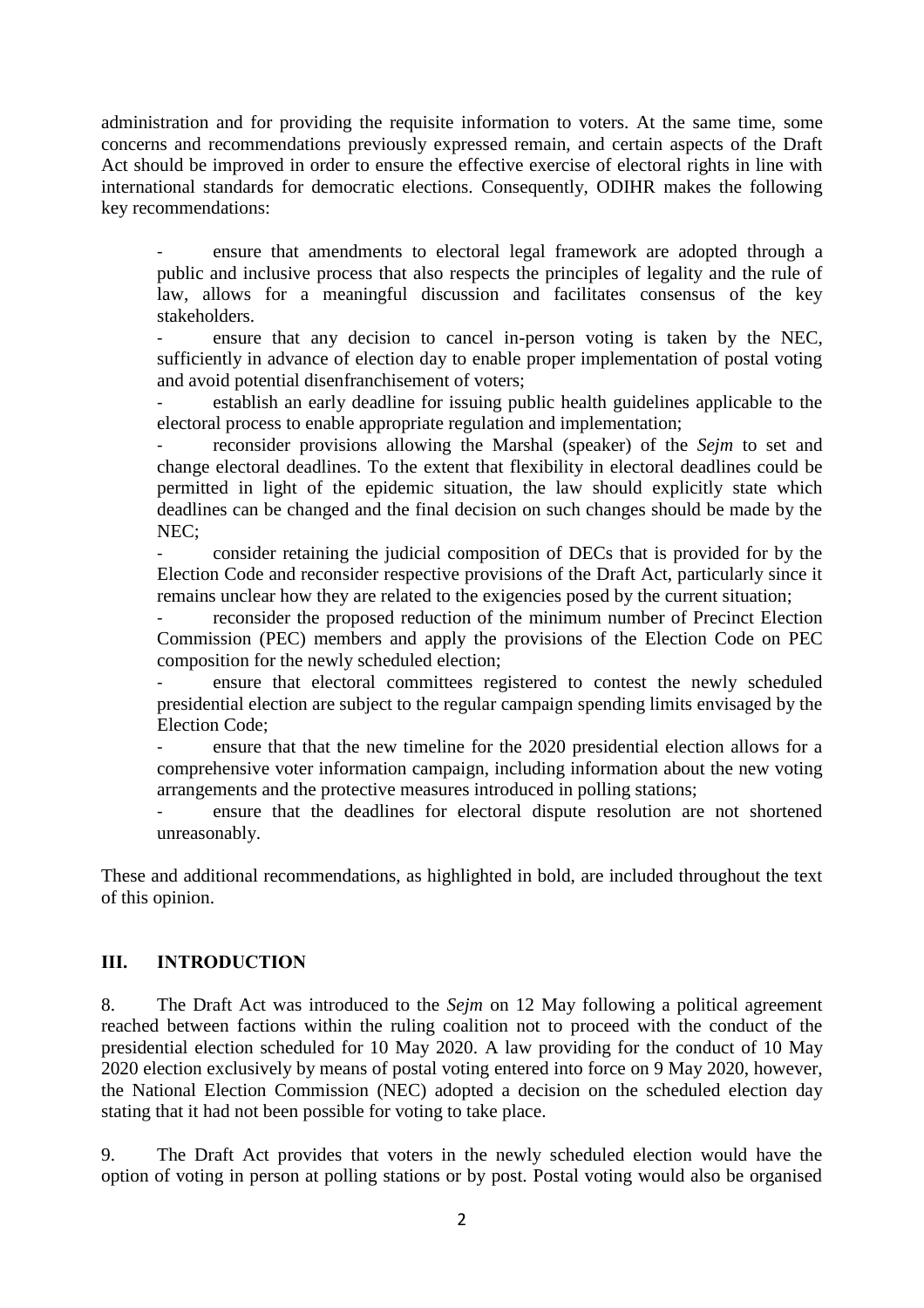abroad, except in countries where it would not be organisationally, technically or legally possible. Electoral committees previously created to contest the 10 May 2020 election and their registered candidates would be entitled to contest the newly scheduled election. New electoral committees may also be created, which may nominate new candidates. The Draft Act also introduces changes to the composition of the election administration, regulates certain aspects of campaign financing, and changes deadlines for electoral dispute resolution.

# <span id="page-4-0"></span>**IV. ANALYSIS AND RECOMMENDATIONS**

### <span id="page-4-1"></span>**A. LEGISLATIVE PROCESS**

10. The Draft Act went through three readings in the *Sejm* on 12 May 2020 and was submitted to the *Senat* on 13 May 2020. The accelerated adoption process did not give stakeholders and the principal implementing institutions, an opportunity to express their views on the draft legislation. It also precluded any public debate on this matter of vital national interest. ODIHR reiterates its long-standing position that electoral legislation should be adopted through a public and inclusive process facilitating consensus of the key stakeholders.<sup>3</sup> Additional benefits of greater public engagement in the present context would include the ability, to take stock of experiences of other countries which have held elections during the COVID-19 pandemic, to properly assess the Draft Act's financial implications, and to discuss the potential suitability of other voting options, such as early voting or extending voting time.<sup>4</sup>

**It is recommended that amendments to the electoral legal framework are adopted through a public and inclusive process that respects the principles of legality and the rule of law, allows for a meaningful discussion and facilitates consensus of the key stakeholders.**

#### <span id="page-4-2"></span>**B. STABILITY OF ELECTORAL LAW AND LEGAL CERTAINTY**

11. Stability of electoral law is crucial to the credibility of the electoral process.<sup>5</sup> Even exceptional reform of electoral legislation such as the Draft Act, which is intended to be applicable only to one election, should nevertheless be enacted so as to provide adequate time for it to be really applicable to the election.<sup>6</sup> Stability of electoral law also facilitates legal certainty, which is an essential corollary of the rule of law. These principles have other important implications for the present context. Firstly, legislation adopted to counter the challenges posed by the COVID-19 virus to the electoral process should only introduce changes

 3 Paragraph 5.8 of the 1990 OSCE Copenhagen Document provides that "legislation, adopted at the end of a public procedure, and regulations will be published, that being the condition for their applicability." UN Human Rights Committee, General Comment No. 25 (1996) provides that "[c]itizens also take part in the conduct of public affairs by exerting influence through public debate" (paragraph 8); See also, among many others, ODIHR Opinion on The Draft Act on Special Rules for Conducting the General Election of the President of the Republic of Poland Ordered in 2020, para. 12 (April 27, 2020), Joint Opinions of the ODIHR and Venice Commission on the draft electoral law of the Kyrgyz Republic [\(CDL-AD\(2014\)019\)](https://www.venice.coe.int/webforms/documents/?pdf=CDL-AD(2014)019-e) and on the draft law amending the electoral legislation of Moldova [\(CDL-AD\(2014\)003\)](https://www.venice.coe.int/webforms/documents/?pdf=CDL-AD(2014)003-e).

<sup>&</sup>lt;sup>4</sup> The explanatory note accompanying the Draft Act states that the Draft Act does not have financial implications for the state budget and does not estimate the costs of postal voting, personal protection equipment of postal workers and at polling stations, and other electoral expenses.

<sup>5</sup> See the Venice Commission's [Code of Good Practice in Electoral Matters,](https://www.venice.coe.int/webforms/documents/default.aspx?pdffile=CDL-AD(2002)023rev2-cor-e) Explanatory Report, paragraph 63.

<sup>6</sup> See the Venice Commission's [Interpretative Declaration on the Stability of the Electoral Law,](https://www.venice.coe.int/webforms/documents/default.aspx?pdffile=CDL-AD(2005)043-e) paragraphs 4 and 5.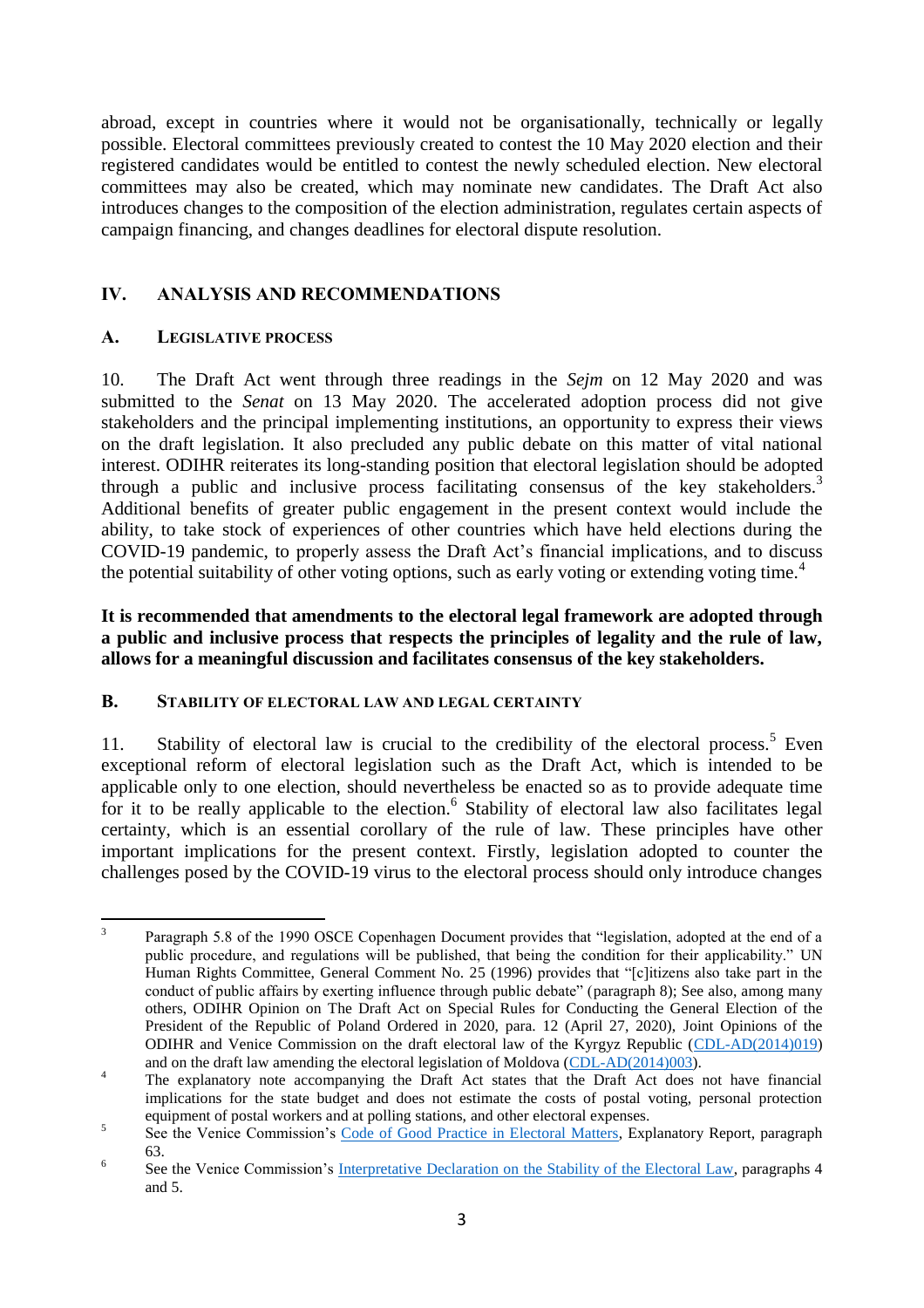which are necessary and proportionate to meet these challenges.<sup>7</sup> Secondly, the legislative changes should enable effective responses to the existing health risks, based on the guidance of public health authorities. These considerations are further commented upon in the relevant sections below.

12. In accordance with international good practice, the Draft Act retains the regular option of voting in person at polling stations. 8 The Draft Act also extends the option to vote by post to voters in Poland and abroad, with some exceptions (Article 2 of the Draft Act). The Minister of Health (after consulting the NEC) may, depending on their assessment of the pandemic, revoke the option to vote at the polling station. In such an event, the decision would be taken to hold the vote exclusively by post in specific municipalities or areas, not later than 7 days before the election day (Article 15.5 of the Draft Act). A decision to cancel in-person voting up to 7 days prior to election day may place an unreasonable strain on the election administration and the postal service, and result in disenfranchisement of voters who planned to vote in polling stations, especially since the deadline for applying for postal voting is set at 12 days before the election day (Article 3.1.(1) of the Draft Act). The Draft Act does not specify how postal voting will be carried out by affected voters, including the deadline applicable for mailing ballots to them. Moreover, the authority to make such decisions should be vested with the election management body, possibly in consultation with the health authorities, rather than a government minister.

### **It is recommended that any decision to cancel in-person voting is taken by the National Election Commission, sufficiently in advance of election day. The Draft Act should specify how postal voting will be carried out in such cases to avoid potential disenfranchisement of voters.**

13. The Draft Act charges the Minister of Health to determine the necessary personal protection equipment for members of Precinct Election Commissions (PECs) as well as detailed sanitary rules applicable to polling stations, taking into account the need to protect the health of persons present at polling stations (Article 16 of the Draft Act). Public health guidelines will be of paramount importance for planning postal-voting and election-day procedures. The guidelines are not, however, envisaged to include all people present at polling stations (voters, candidates' proxies, citizen and international observers) and the handling of postal ballots, especially in relation to persons in quarantine and isolation. The content of these guidelines may be essential for other regulations of the electoral process and for determining procurement needs for the election, including personal protection equipment and adequately large premises. Thus, such guidelines should be issued as early as possible in the process.

<sup>-&</sup>lt;br>7 See Paragraph 2 of the 2001 UN Human Rights Committee General Comment No. 29 which states that "Measures derogating from the provisions of the Covenant [the International Covenant on Civil and Political Rights] must be of an exceptional and temporary nature." The 1990 Copenhagen Document states in Paragraph 25.3 that "measures derogating from obligations will be limited to the extent strictly required by the exigencies of the situation", and in Paragraph 25.1 that "measures derogating from such obligations must be taken in strict conformity with the procedural requirements laid down in those instruments." The European Court of Human Rights (ECtHR) in the cases *Mehmet Hasan Altan v. Turkey* (Paragraphs 94 and 210) and *Şahin Alpay v. Turkey* (Paragraphs 78 and 180) evaluated "whether the measures taken…were strictly required by the exigencies of the situation and consistent with the other obligations under international law".

<sup>8</sup> See the Code of Good Practice paragraph I.3.2.ii.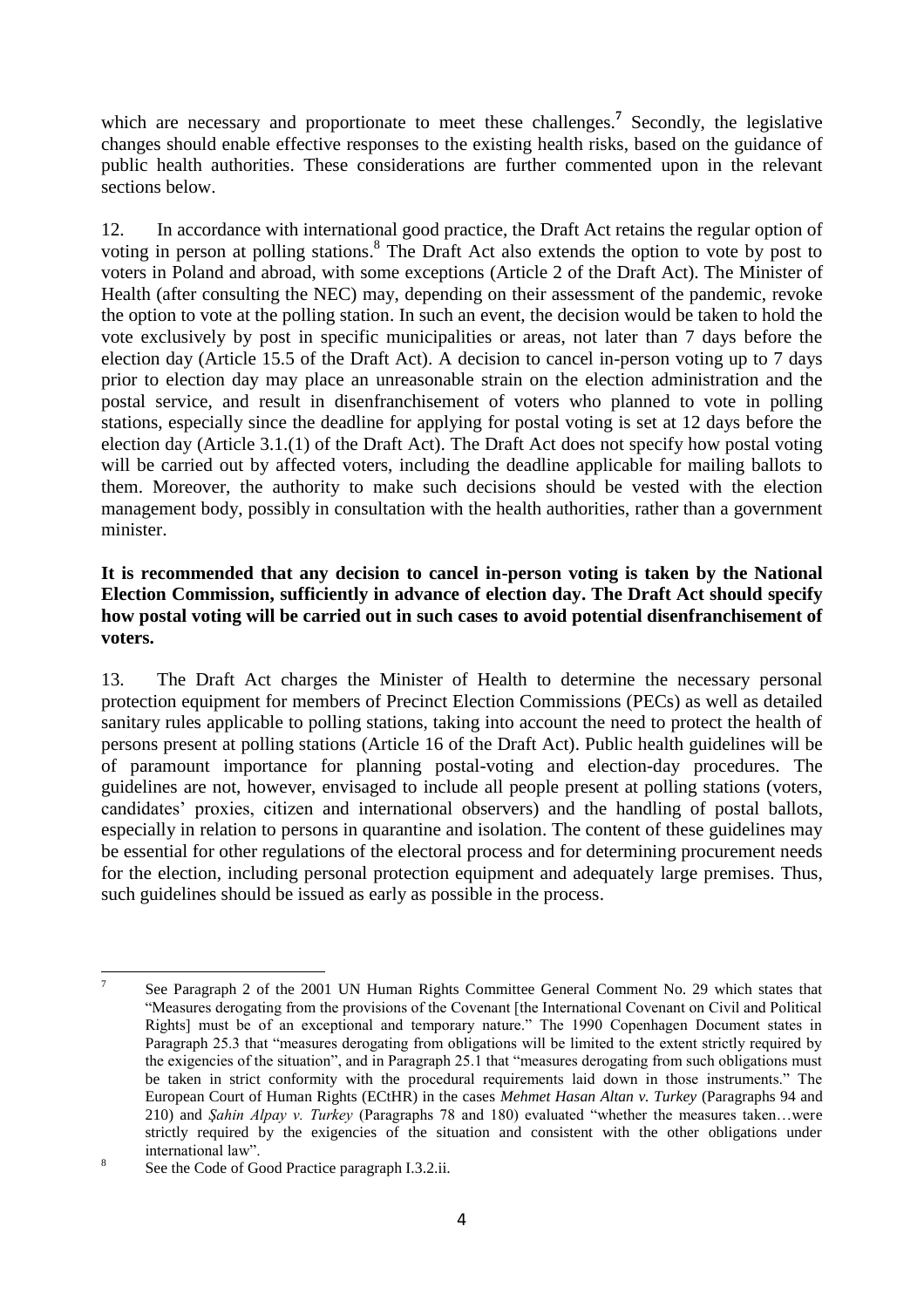**Consideration should be given to establishing an early deadline for issuing public health guidelines applicable to the electoral process to enable appropriate regulation and implementation.** 

### <span id="page-6-0"></span>**C. ELECTION ADMINISTRATION**

14. The Draft Act retains the authority of the NEC to manage the electoral process, in contrast to the previously adopted legislation.<sup>9</sup> At the same time, the Draft Act authorizes the Marshal of the *Sejm* to set deadlines for carrying out electoral actions envisaged by the Election Code and the Draft Act, in view of the new election date, after consulting the NEC (Article 15.1 of the Draft Act). The Marshal would also have the authority to change these deadlines, after consulting the NEC and the Ministry of Health, considering the epidemic situation in the country or in particular areas (Article 15.4 of the Draft Act). These provisions introduce a margin of flexibility into electoral deadlines in the face of a potentially dynamic epidemic situation. While such flexibility may be warranted, these powers ought to be more precisely circumscribed, as they affect legal certainty and the exercise of electoral rights and obligations. Furthermore, placing the final authority to change electoral deadlines in the hands of the parliament's speaker, a political figure, risks undermining the independence and impartiality of the election administration.<sup>10</sup> To the extent that any flexibility in electoral deadlines should be permitted in the face of exceptional epidemic circumstances, this determination should be made by the election management body, i.e. the NEC.

#### **It is recommended that provisions allowing the Marshal of the** *Sejm* **to set and change electoral deadlines be reconsidered. To the extent that flexibility in electoral deadlines could be permitted in light of the epidemic situation, the law should explicitly state which deadlines can be changed and the final decision on such changes should be made by the NEC.**

15. The Draft Act introduces changes to the composition and appointment of district election commissions (DECs). The Election Code provides that DECs are composed from 4 to 10 judges nominated by the Minister of Justice and appointed by the NEC (Article 170.1-3 of the Election Code). Under the Draft Act, the DECs would be composed of 4-10 people who have higher legal education and "guarantee the proper performance of their functions", nominated by respective election commissioners (Article 18.1-2 of the Draft Act). It is not evident how this change of the principle underlying the composition of the DECs is necessitated by the COVID-19 pandemic. The NEC had already appointed DECs for the 10 May presidential election. Notwithstanding the rationale, these legislative changes are not likely to improve confidence in the independence and impartiality of the election administration, which is of particular importance for exercising DECs' supervisory functions over PECs (Article 172.1(1) of the Election Code). By virtue of their status, judges are commonly perceived as more independent and impartial than other people with higher legal education.

<sup>-&</sup>lt;br>9 See ODIHR Opinion on The Draft Act on Special Rules for Conducting the General Election of the President of the Republic of Poland Ordered in 2020, paragraphs 19-21, (April 27, 2020).

<sup>&</sup>lt;sup>10</sup> General Comment No. 25 of the UN Human Rights Committee provides that "[a]n independent electoral authority should be established to supervise the electoral process and to ensure that it is conducted fairly, impartially and in accordance with established laws which are compatible with the Covenant" (paragraph 20). The Venice Commission's Code of Good Practice advises that "[a]n impartial body must be in charge of applying electoral law" (Guidelines, paragraph II.3.1.a).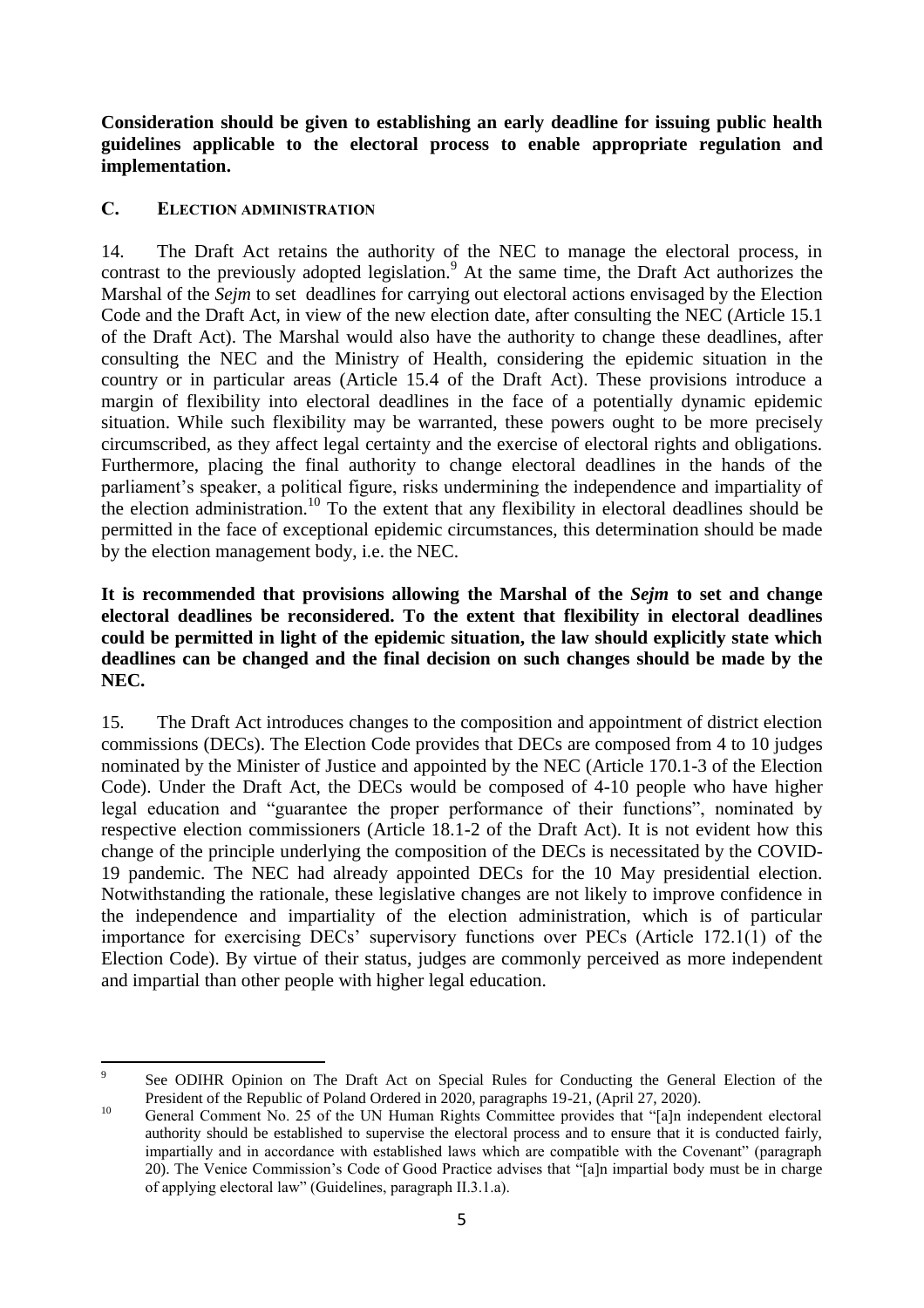### **It is recommended that the judicial composition of DECs that is provided for by the Election Code is retained and the respective provisions of the Draft Act are reconsidered, particularly since it remains unclear how they are related to the exigencies posed by the current situation.**

16. The Draft Act sets the minimum membership of a precinct election commission (PEC) at 3 members (Article 19.1 of the Drat Act), compared to the minimum of 5 members envisaged in the Election Code (Article 182.8a of the Election Code). The reduction in the minimum membership would appear inconsistent with the imperatives of the COVID-19 epidemic which will necessarily impose a greater workload for the PECs in relation to social distancing and postal voting. Additionally, it may also be difficult to preserve the political balance envisaged by the existing method of commission formation in PECs consisting of only 3 members.

### **It is recommended that the reduction of the minimum number of PEC members be reconsidered and the provisions of the Election Code on PEC composition apply for the newly scheduled election.**

17. The Draft Act provides that training of PEC members, provided for by Article 191e.1(2) of the Election Code, shall take place using electronic means which enable remote communication (Article 20 of the Draft Act). This may disproportionately affect the participation of some PEC members who may not have access to remote communication methods, among these the elderly and the disabled. Furthermore, while the health and safety of PEC members and election officers is of paramount importance, the imposition of only one method of training would deprive the election administration of operational flexibility to carry out their tasks in line with the latest public health guidelines. It would be preferable to allow the NEC and the National Elections Office to determine how to proceed with such tasks, depending on the epidemic situation in specific regions.

# **It is recommended that decisions pertaining to the means of training of PEC members are made by the NEC based on the recommendations of public health authorities.**

# <span id="page-7-0"></span>**D. POSTAL VOTING PROCEDURES**

18. The Draft Act provides for a substantially similar postal voting procedure as the Act of 6 April 2020, with a number of modifications. Therefore, some of the comments previously made by ODIHR in relation to the delivery and retrieval of ballots, review of ballots for validity, and observation of elections by candidate proxies and citizen observers remain relevant also for the Draft Act.<sup>11</sup> Several recommendations made previously are also reiterated below.

### <span id="page-7-1"></span>*Delivery of ballots to voters*

19. Article 3.1(1) of the Draft Act requires voters to notify election commissioners through the municipal office of their intention to vote by post no later than 12 days before the election day. In case of voters who became subject to mandatory quarantine, isolation or home isolation after this deadline, the deadline for notification is the  $2<sup>nd</sup>$  day before the election day. The latter deadline appears to be unfeasible as it may not provide adequate time to prepare and send electoral packets, particularly as the deadline for returning postal ballots by voters also falls on the same day (Article 8.2(1) of the Draft Act). Thus formulated, the draft act may effectively

 $11\,$ See ODIHR's Opinion Nr ELE-POL/373/2020 of 27 April 2020, paragraphs 25-40.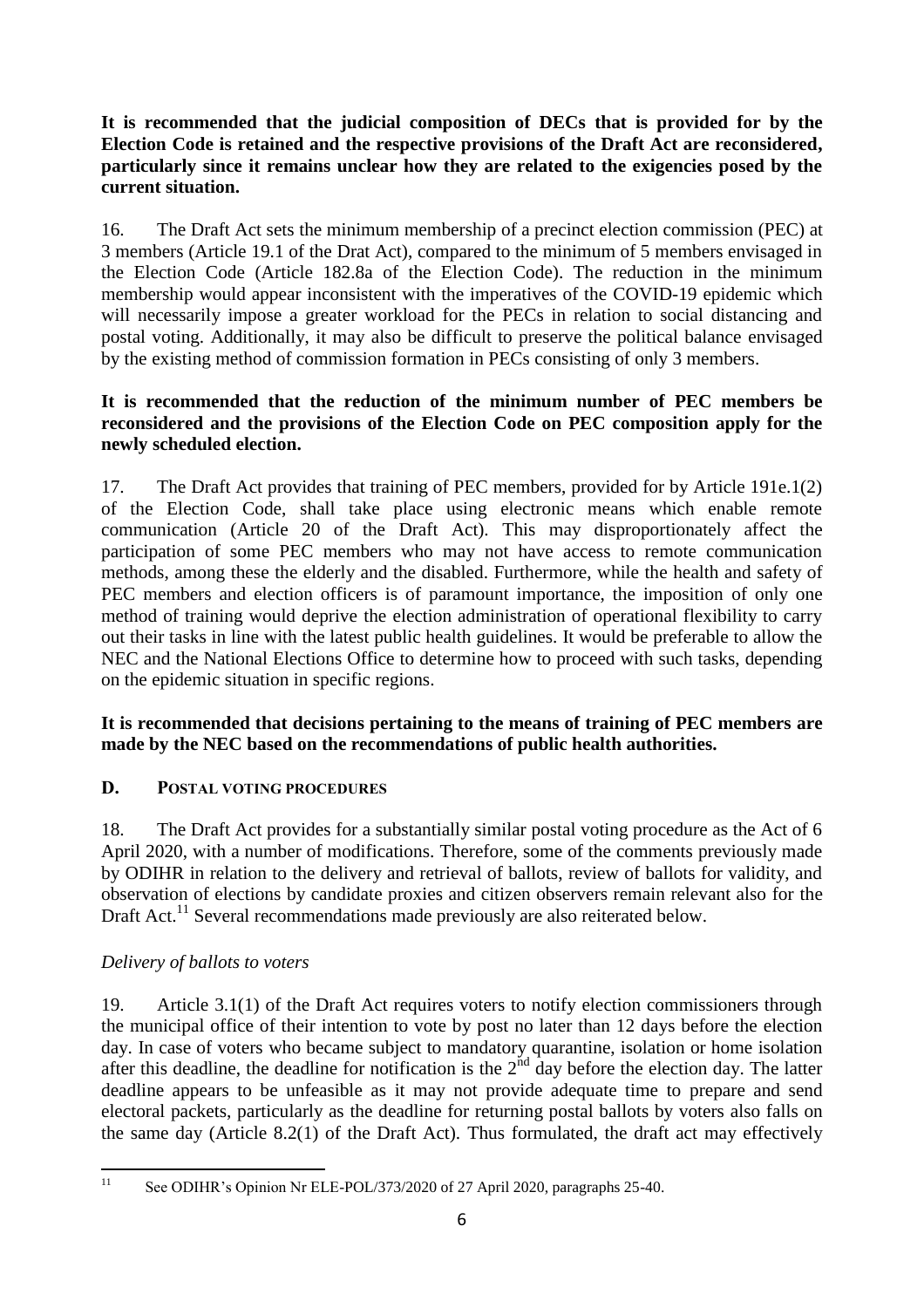disenfranchise voters under mandatory quarantine within the 12 day deadline for registration as it is unlikely that a shift in technical deadlines for sending postal ballots to such voters would be feasible.

# <span id="page-8-0"></span>*Receipt of ballots from voters*

20. Voters may return their ballots by post no later than the  $2<sup>nd</sup>$  day before the election day (Article 8.2(1) of the Draft Act), or deliver them personally or through another person to the municipal office up to the  $2<sup>nd</sup>$  day before the election day (Article 8.5(1) of the Draft Act) or to the precinct election commission (PEC) during voting hours (Article 8.8 of the Draft Act). The deadline for posting ballots up to the  $2<sup>nd</sup>$  day before the election day is rather short and its feasibility should be verified by the postal operator.

# **Timely delivery of ballots posted by voters within the legal deadline should be guaranteed.**

21. Voters are requested to write the address of the respective PEC on the return envelope (Article 8.2 of the Draft Act). This address should therefore be clearly indicated in the voting instructions sent in the electoral packet.

### **It would be advisable for the return envelope to already be pre-filled with the correct PEC address.**

22. The postal operator is required to set up enough postal collection boxes in each municipality, approximately one box per 750 voters who intend to vote by post (Article 8.3 of the Draft Act). However, as the number of voters who intend to vote by post will only be known 12 days before the election day (Article 3.1(1) of the Draft Act), the time required to set up additional postal boxes as well as to communicate their location to voters will be notably limited. Consideration could be given to setting up properly secured ballot drop boxes at municipal offices and informing voters about such drop boxes in postal voting instructions sent in electoral packets.<sup>12</sup>

#### **Consideration could be given to setting up ballot drop boxes at municipal offices to facilitate the return of postal ballots.**

23. With respect to ballots delivered by voters to PECs during voting hours, it is important that the procedures for handling such ballots are developed by the NEC and known to the PEC. As there is no limit on the number of voted ballots a person could return, the practice is open to agents collecting completed ballots on behalf of a candidate or facilitating schemes to influence voters' choices, including family voting, or intentional spoiling of voters' ballots.<sup>13</sup>

### **ODIHR recalls its previously made recommendation to introduce reasonable limitations on the return of ballots through another person**.

24. Municipal offices are charged with receiving voters' applications for postal voting (Article 3.1(1) of the Draft Act), preparing and sending electoral packets (Article 5.2 of the Draft Act), keeping track of packets sent or picked up by voters (Article 5.10 of the Draft Act), and receiving return envelopes delivered in person (Article 8.5(1) of the Draft Act). Packets

 $12$ <sup>12</sup> See examples of practices with ballot drop boxes in the United States [here.](https://www.eac.gov/sites/default/files/electionofficials/vbm/Ballot_Drop-Box.pdf)

See ODIHR Opinion Nr ELE-POL/373/2020 of 27 April 2020, paragraph 29.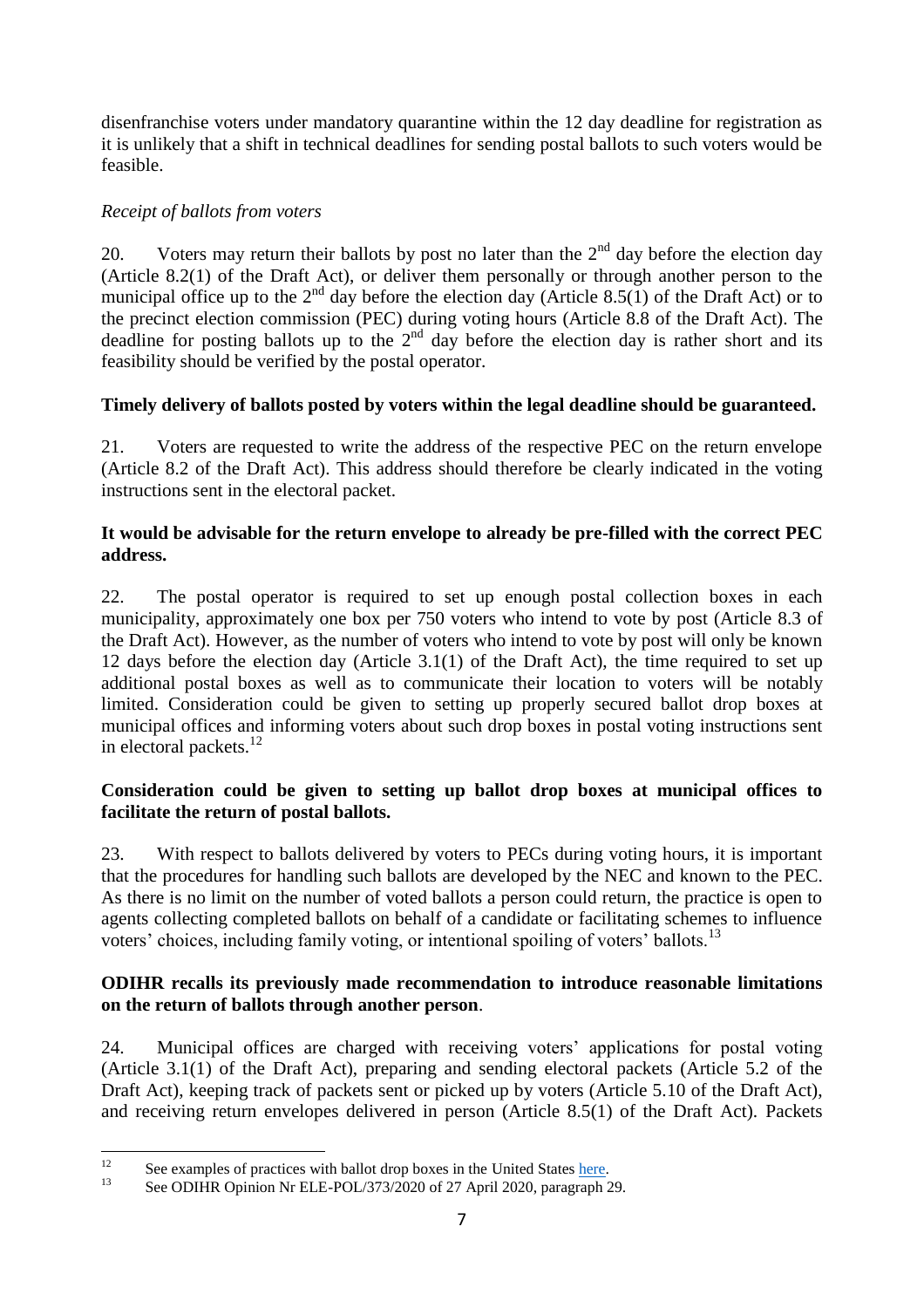which could not be delivered to voters are returned to PECs or the director of the National Election Office (NEO) branch before the end of voting (Article 5.8 of the Draft Act). Information about such undelivered packets should be promptly communicated to the municipal office.

### **Voters who requested postal ballots should be notified if their packets could not be delivered and be given an opportunity to pick them up at municipal offices or have the option to vote in person instead.**

25. Postal ballots are to be delivered to PECs by the postal operator during voting hours (Article 8.7 of the Draft Act). Until election day, return envelopes will therefore be in custody of the postal operator, which must ensure their security and integrity. With deliveries of all return envelopes being made on the same day to all PECs there is a chance that some ballots may be delivered to wrong PECs and there will be little time to correct delivery errors. The PECs should be trained on the procedures for receipt of return envelopes from the post and their chain of custody.

### **It is recommended that a mechanism be developed to re-direct incorrectly delivered ballots to the correct PECs on election day.**

### <span id="page-9-0"></span>*Review of ballots*

26. Ballots delivered to the PEC are to be placed in the ballot box in their envelopes (Article 8.9 of the Draft Act). The Draft Act does not introduce rules for the determination of validity of postal ballots, except for ballots which do not bear the necessary marks of authenticity (Article 11 of the Draft Act). Instructions for PECs on determining the validity of postal ballots will presumably be issued by the NEC. Considerations presented in the previous ODIHR opinion on this subject matter remain relevant for such future instructions.<sup>14</sup>

### <span id="page-9-1"></span>**E. VOTER EDUCATION**

27. The Draft Act directs the NEC to carry out information campaigns in the media about the option of postal voting and how it can be exercised (Article 3.11 of the Draft Act). This provision echoes the concern expressed by ODIHR in its opinion of 27 April 2020 in relation to the previous act on postal voting, which left very little time for voter education campaigns. It is noteworthy that the Draft Act does not repeal a previous legislative amendment, which removed the obligation that election commissioners mail information to voters about the date, time and method of voting no later than 21 days before the election.<sup>15</sup> It will be important for the new timeline for the 2020 presidential election to take into account the need to inform all voters about the new voting arrangements and the protective measures introduced in polling stations. Such an information campaign would enable voters to exercise their rights and strengthen their confidence in the electoral process.<sup>16</sup>

 $14$ <sup>14</sup> See ODIHR Opinion Nr ELE-POL/373/2020 of 27 April 2020, paragraphs 34-36.

Article 37d.1 of the Election Code, which provides for this obligation of election commissioners, would not apply to the 2020 presidential election by virtue of Article 102(3) of the Act of 16 April 2020, which remains in force.

<sup>&</sup>lt;sup>16</sup> See General Comment No. 25 of the UN Human Rights Committee: "States must take effective measures to ensure that all persons entitled to vote are able to exercise that right. […] Voter education and registration campaigns are necessary to ensure the effective exercise of article 25 rights by an informed community" (paragraph 11).